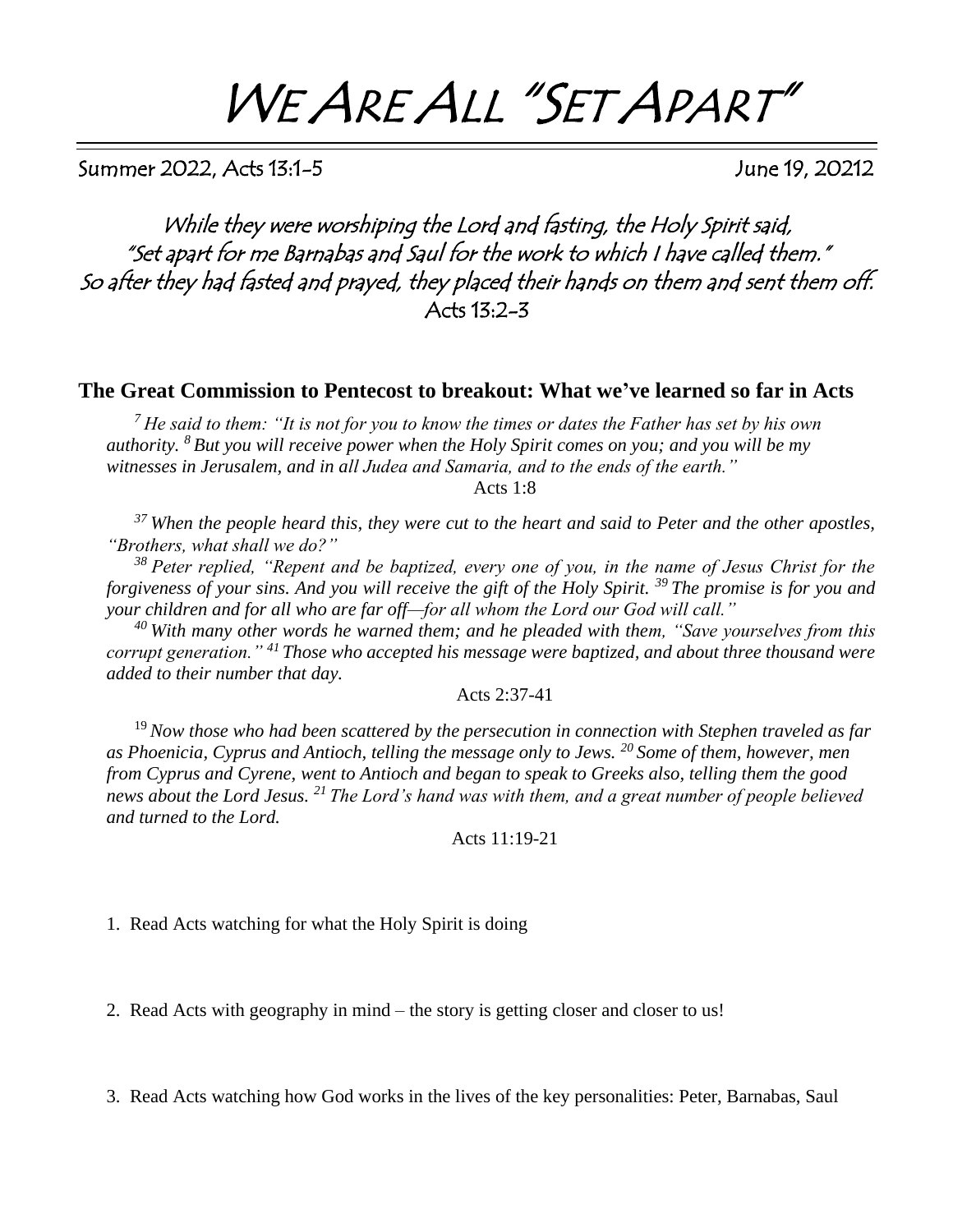#### **The mission movement begins**

*In the church at Antioch there were prophets and teachers: Barnabas, Simeon called Niger, Lucius of Cyrene, Manaen (who had been brought up with Herod the tetrarch) and Saul. <sup>2</sup>While they were worshiping the Lord and fasting, the Holy Spirit said, "Set apart for me Barnabas and Saul for the work to which I have called them." <sup>3</sup>So after they had fasted and prayed, they placed their hands on them and sent them off.* 

*<sup>4</sup>The two of them, sent on their way by the Holy Spirit, went down to Seleucia and sailed from there to Cyprus. <sup>5</sup>When they arrived at Salamis, they proclaimed the word of God in the Jewish synagogues. John was with them as their helper.*

Acts 13:1-5

- 1. Start where God has led you (remember Matthew 28:19-20 and Acts 11:19-21)
- 2. Worship, fasting and prayer (see Acts 2:42-47) are practices of a church ready for mission
- 3. Equipping churches have multiple "prophets and teachers" (and diversity helps!)
- 4. Effective churches reach out first to where and who you know

### **Three important thoughts for Anacortes**

1) For mission, the church starts locally (and is supported universally)

*<sup>25</sup>When Barnabas and Saul had finished their mission, they returned from Jerusalem, taking with them John, also called Mark.* 

Acts 12:25 (see Keller's fifth "practice" of missional churches)

2) Listening corporately to God is so important

*<sup>28</sup>It seemed good to the Holy Spirit and to us . . .*

Acts 15:28

3) "Set apart" means God has a plan and we have a job (even when "letting them go" is hard)

*Paul, a servant of Christ Jesus, called to be an apostle, set apart for the gospel of God . . . .* Romans 1:1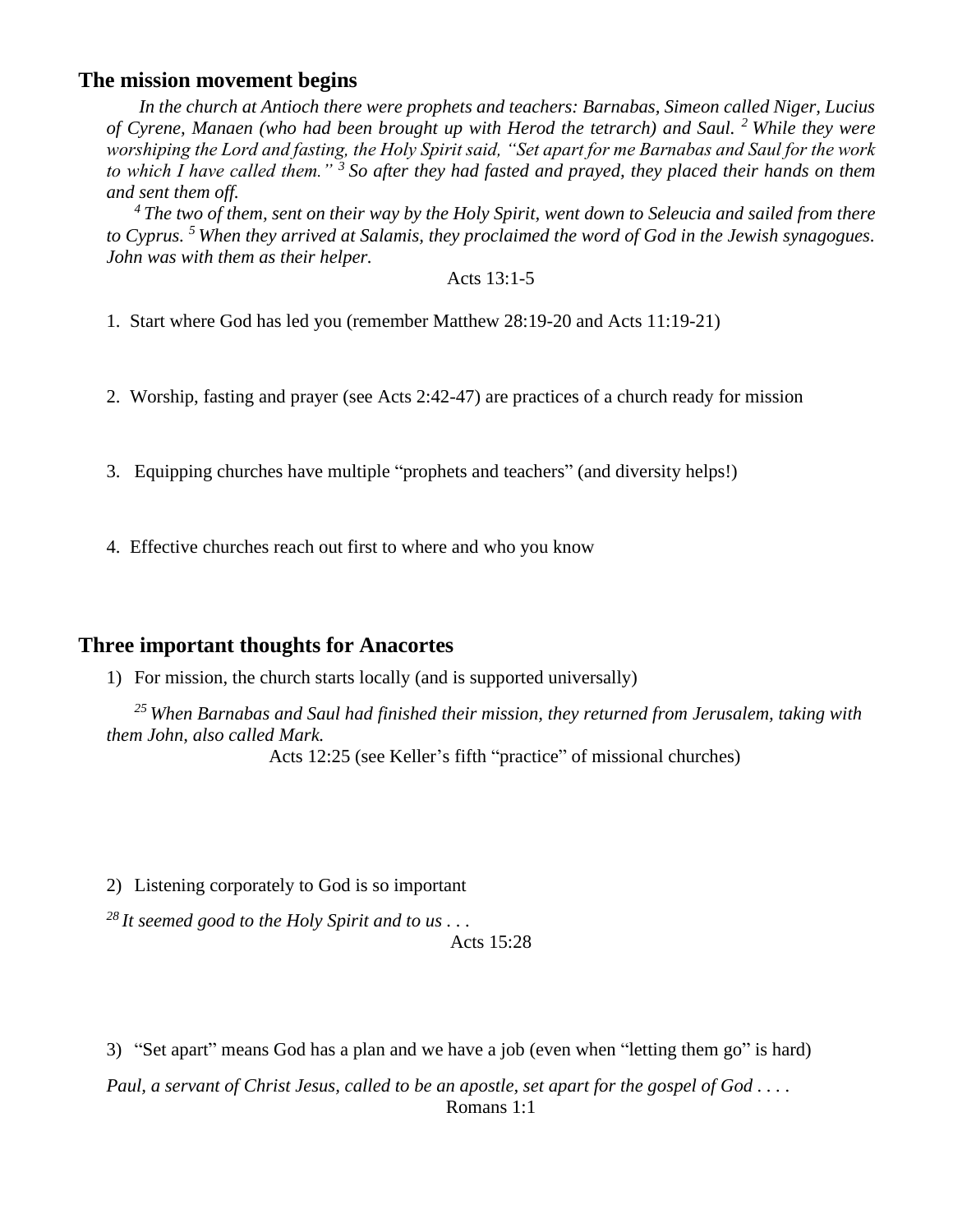## **Resources for further studies in Acts**

The Bible Project team has great stuff on Acts at *<https://open.life.church/items/179224-poster-jpg>*

- Spurgeon has fewer sermons on Acts available than I would hope at *[http://www.romans45.org/spurgeon/index/r\\_ac.htm](http://www.romans45.org/spurgeon/index/r_ac.htm) .* His "Gospel Missions" sermon is at *<http://www.spurgeongems.org/vols1-3/chs76.pdf>*
- Tim Keller has said much on the topic of mission. See "5 Practices" at *[https://brave.is/5-practices-of-a](https://brave.is/5-practices-of-a-missional-church-tim-keller/)[missional-church-tim-keller/](https://brave.is/5-practices-of-a-missional-church-tim-keller/)* and *[https://www.thegospelcoalition.org/blogs/trevin-wax/gospel-culture](https://www.thegospelcoalition.org/blogs/trevin-wax/gospel-culture-and-mission-an-interview-with-tim-keller/)[and-mission-an-interview-with-tim-keller/](https://www.thegospelcoalition.org/blogs/trevin-wax/gospel-culture-and-mission-an-interview-with-tim-keller/)*
- I really appreciate J.C. Ryle's essay on conversion in Acts: *https://www.monergism.com/conversion-j-cryl[ehttps://www.onergism.com/conversion-j-c-ryle](https://www.onergism.com/conversion-j-c-ryle)*
- Deffinbaugh has a helpful introduction at *[https://bible.org/seriespage/unique-contribution-book-acts](https://bible.org/seriespage/unique-contribution-book-acts )* His Acts series is at *<https://bible.org/series/studies-book-acts>* His sermons on this text are at <https://bible.org/seriespage/18-first-missionaries-acts-131-13>and <https://bible.org/seriespage/17-first-gentile-church-acts-1119-1225>
- John Stott's *The Spirit, The Church and the World: The Message of Acts* (IVP, 1990) and F. F. Bruce's work: *New Testament History* (Doubleday, 1980) and *The Book of the Acts* (Eerdmans, 1984). For this passage, I also like Kistemaker's commentary (Baker Book House, 1990).

Harry Boer, *That My House May Be Filled* (Eerdmans, 1957)



created by the Bible Project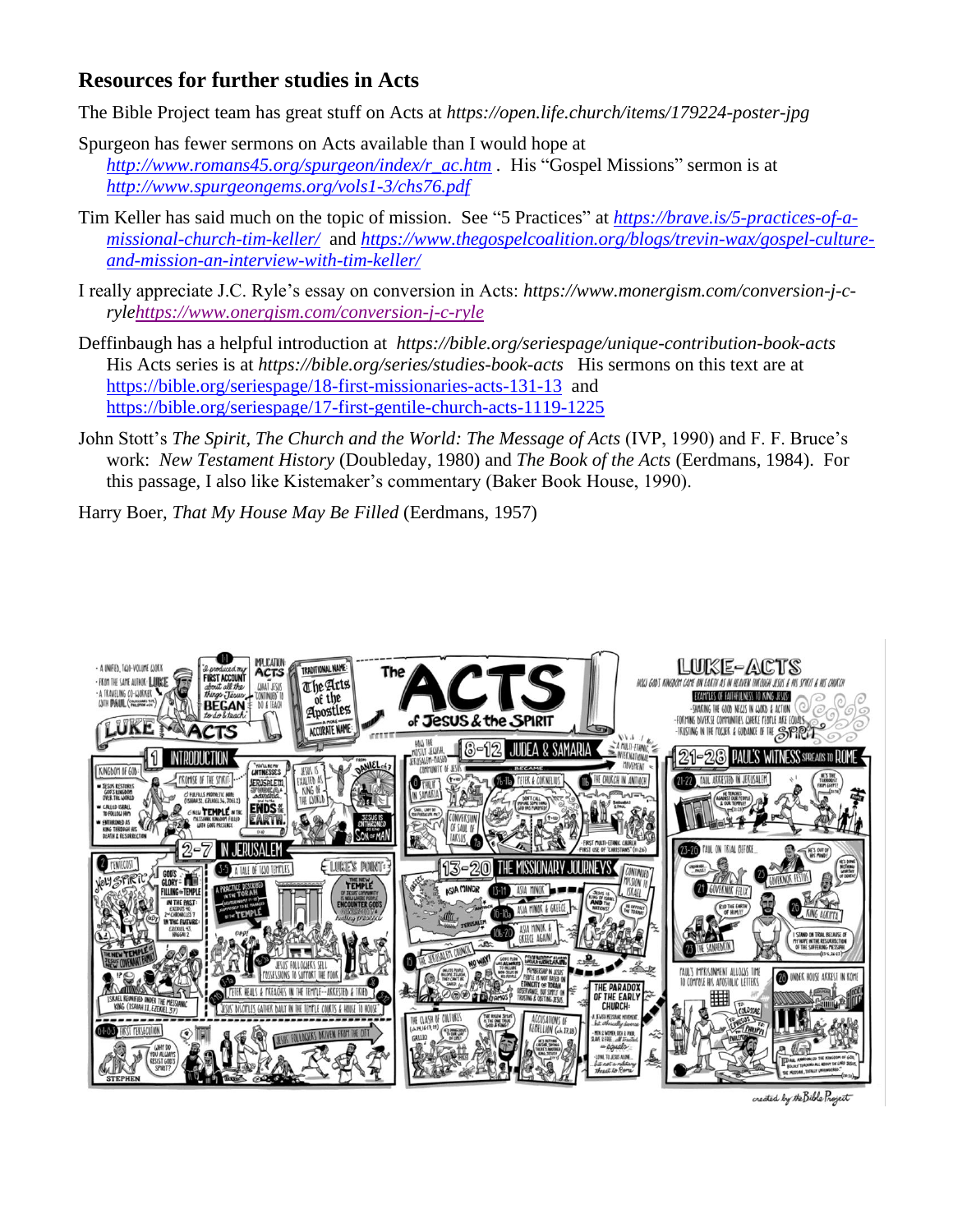# **5 Practices of a Missional Church**

#### Tim Keller at *<https://brave.is/5-practices-of-a-missional-church-tim-keller/>*

In the West, for nearly a thousand years, the relationship of European Christian churches to the broader culture was a relationship known as Christendom. The institutions of society "Christianized" people and stigmatized non-Christian belief and behavior.

British missionary, Lesslie Newbigin, went to India [in 1936]. When he returned to England, some thirty years later, he discovered that the Western church now found itself in a non-Christian society, but it had not adapted to its new situation. While most traditional evangelical churches can win the temperamentally conventional and conservative to Christ, American author Michael Wolff notes that this market is shrinking. If evangelical churches settle the decline in numbers, with the remaining Christian body not becoming missional, they will decline and die. This has instituted an even greater need for "missional" churches, which adopt the following practices:

#### **1. Speak in the vernacular**

In Christendom, technical biblical terms are well known inside and outside of the church. In a missional church, however, these terms must be explained.

The missional church:

- avoids "tribal" language, stylized prayer language, and evangelical jargon that seeks to set a spiritual tone.
- avoids "we-they" language, disdainful jokes that mock people of different politics and beliefs
- avoids sentimental, pompous, "inspirational" talk
- avoids talking as if non-believers were not present

#### **2. Enter and retell the culture's stories with the Gospel**

In Christendom, it is possible to simply exhort Christianized people to do what they know they should. There is little or no real engagement, listening, or persuasion. Often, along with exhortation, there is a heavy reliance on guilt to motivate behavior change.

In a missional church, preaching and communication always assume skeptics are present and consequently engages their stories. To enter the culture's stories mean showing sympathy towards and deeply acquainting with literature, music, theatre, and other arts expressing the existing hopes, dreams, heroic narratives and fears. To *retell the culture's stories* is to show how only in Christ can we have freedom without slavery and embrace-of-the-other without injustice.

#### **3. Theologically train laypeople for public life and vocation**

In a missional church, laypeople need theological education to "think Christianly" about everything and work with Christian distinctiveness. They need to know three things: (a) which cultural practices manifest common grace and are to be embraced, (b) which practices are antithetical to the Gospel and must be rejected, and (c) which practices can be adapted/revised.